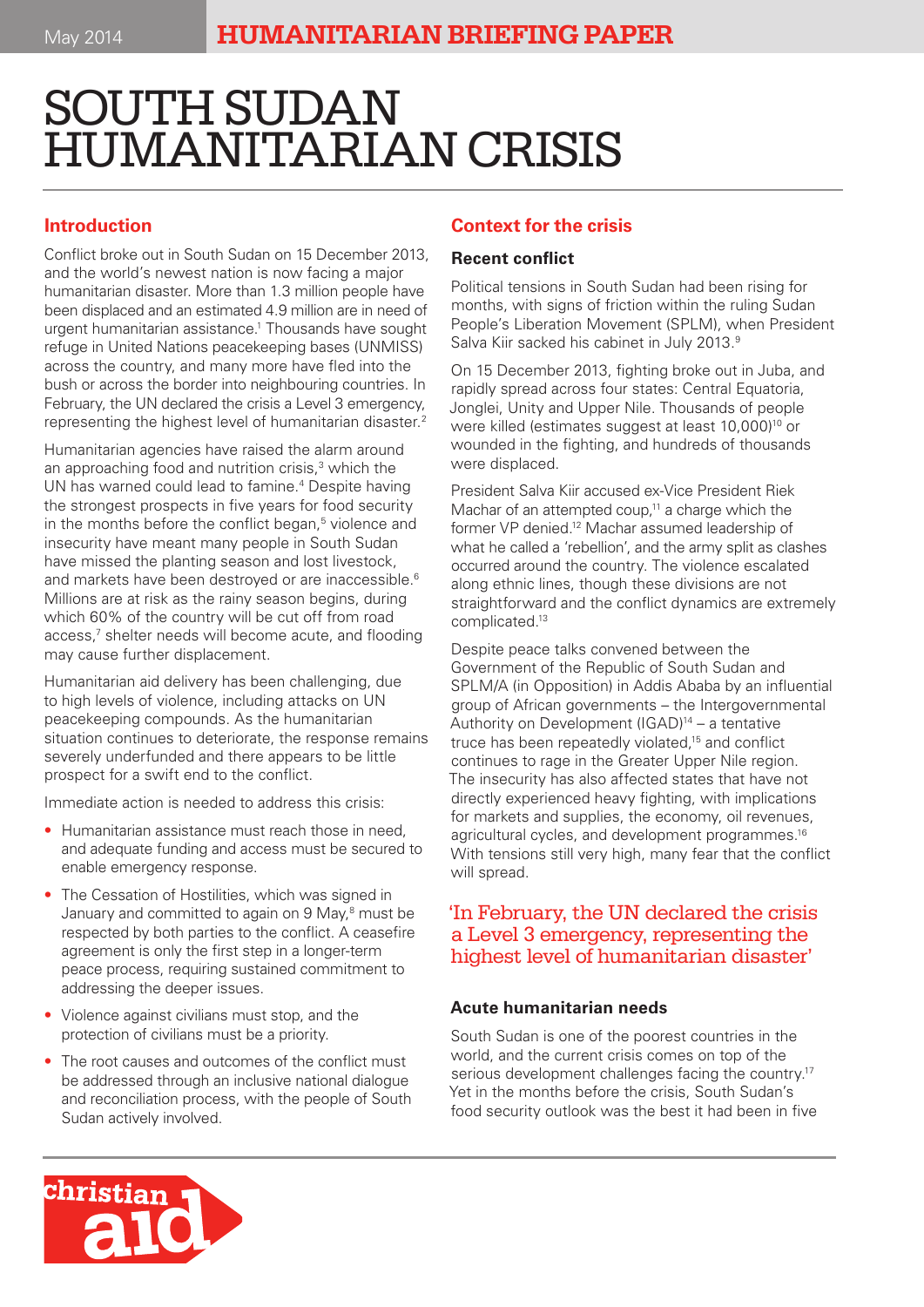years.18 The crisis will set back many of the gains made since South Sudan became independent in 2011.

The humanitarian situation has deteriorated rapidly with the outbreak of conflict. While aid is reaching thousands of vulnerable people across the country, needs continue to grow. Women and children are increasingly bearing the brunt of the conflict,<sup>19</sup> and make up the majority of displaced people and refugees.20 The humanitarian community is deeply concerned about the scale and worsening of what is already a profound humanitarian crisis. The emergency response is severely underfunded, and more aid is needed to address priority needs including: food security and livelihoods, education, health, protection, non-food items (eg cooking utensils) and shelter, and water, sanitation and hygiene.<sup>21</sup>

Getting aid to where it is needed remains a critical issue because of the fighting. The continued lack of access is already having serious longer-term consequences as humanitarian workers have struggled to preposition supplies ahead of the rainy season, during which up to 60% of the country will be inaccessible by road.<sup>22</sup> Increasing costs due to the onset of the rains, looting, the commandeering and destruction of humanitarian assets by armed groups, interference in access, and harassment have presented additional challenges.<sup>23</sup>

## 'Once the rains arrive, two-thirds of the country will be cut off'

Amos Ndiri, Christian Aid Country Manager, South Sudan

## **Violence against civilians**

Since the conflict began, there have been reports of widespread violence against civilians, including human rights violations, targeting of specific ethnic groups as well as indiscriminate killing, family separation, the use of child soldiers, and sexual and gender-based violence, including rape.<sup>24</sup> Human rights workers have been attempting to document the multiple cases, and the African Union has established a Commission of Inquiry to investigate the human rights violations.<sup>25</sup>

The situation presents very difficult protection issues. As the violence spread, tens of thousands sought refuge in UN bases, and many sought protection in other sites such as churches. The UN Peacekeeping Mission in South Sudan (UNMISS) has a mandate to take 'all necessary actions' to protect civilians, including the use of force.<sup>26</sup> The decision to open UNMISS bases to allow those fleeing the conflict to seek refuge inside is unprecedented, and potentially saved thousands of lives. However, it also presents substantial challenges in ensuring the security of the bases.

#### **Refugees and IDPs**

More than 300,000 people have been displaced into neighbouring countries, including Kenya, Uganda, Ethiopia and Sudan. Refugee camps are over-stretched, and refugees have been arriving in a poor condition, having spent long periods fleeing and surviving only

on wild foods. It is expected that their numbers will continue to increase.<sup>27</sup>

Prior to 15 December, South Sudan was already hosting a refugee population of more than 230,000, the majority of whom are refugees from Sudan's South Kordofan and Blue Nile states. Supply lines to these camps have been disrupted by the fighting, and it's reported that civilians in these areas have also been badly affected. They remain caught between the conflict in South Sudan and the ongoing violence in South Kordofan and Blue Nile.<sup>28</sup>

## 'More than 1.3 million people have been displaced and an estimated 4.9 million need urgent humanitarian assistance'

## **Understanding the root causes**

The current humanitarian crisis is the result of violent armed conflict, underpinned by pre-existing humanitarian and development challenges within a fragile state context. The causes of conflict are complex, and reaching a sustainable resolution to the crisis may rest on untangling that complexity. This crisis has underlined the importance of historic context and a sophisticated understanding of the root causes of conflict.29

### **Political struggle**

The conflict has its roots in political struggle. Since independence, the divisions within the ruling SPLM have become more apparent. The political crisis within the SPLM is the result of long-running disputes and the need to address issues rooted in the party's history. The crisis has underlined the fragility of governance structures, and the failures around Security Sector Reform (ie the failure to rebuild the security and justice services to be accountable, transparent and operate with full respect for human rights and the law).<sup>30</sup>

#### **Entrenched divisions**

While many were taken by surprise by the outbreak of violence and the speed at which the conflict spread, some have outlined existing signs that failed to be addressed. The security situation has remained volatile since the Comprehensive Peace Agreement (CPA) in 2005, and there is a proliferation of small arms. South Sudan experts point towards reports and policy papers written years ago that outline concerns that existing tensions could lead to a crisis such as this.<sup>31</sup> These long-standing and unaddressed grievances have not been addressed through peace-building and reconciliation activities and processes.

#### **Nation building**

Over the past few years, South Sudan's challenges have been responded to with concerted efforts around building state institutions. The country that needed 'building from scratch' made some key achievements in a short space of time in terms of establishing political institutions and state structures. However, much of the approach to South Sudan's transition into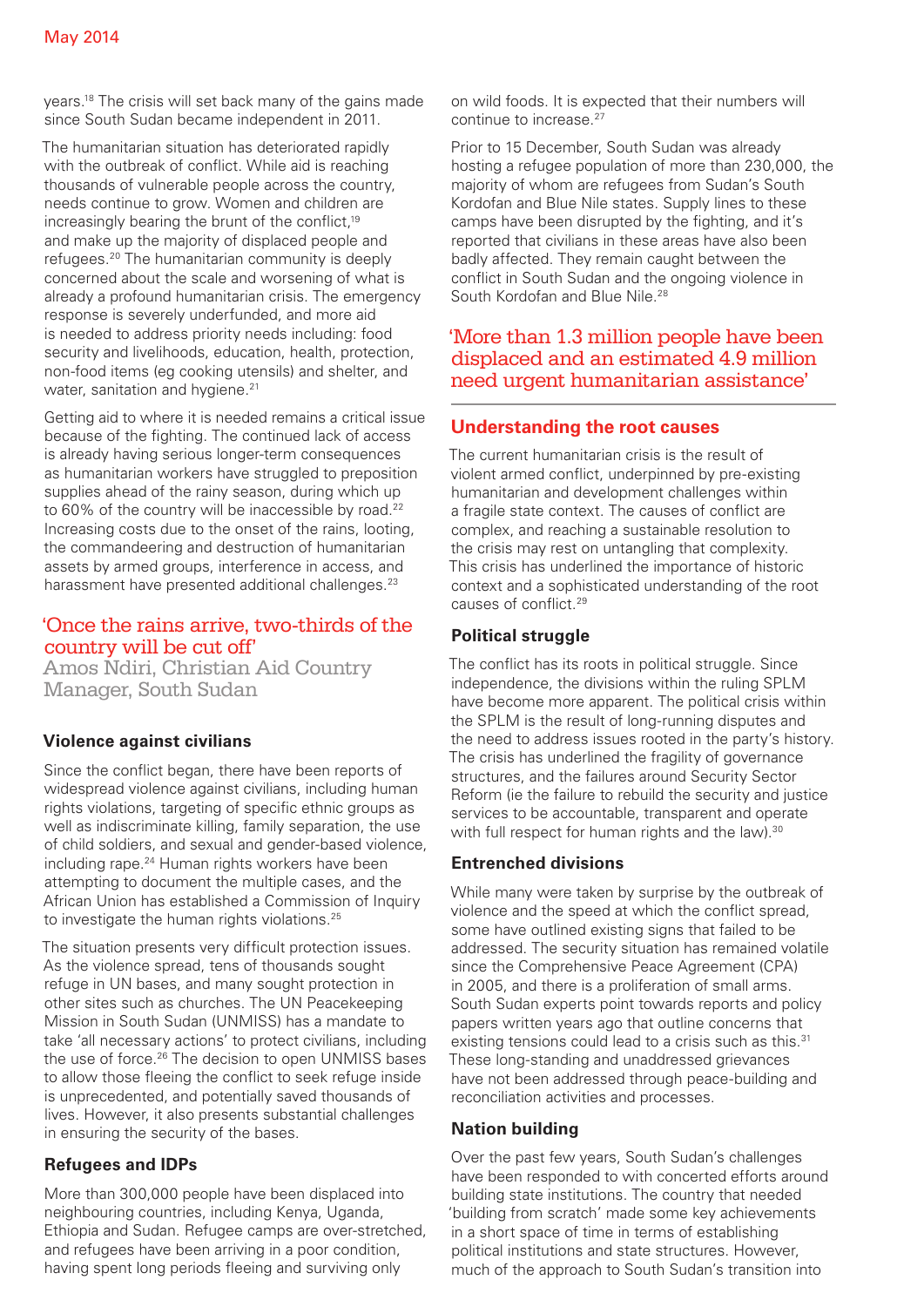peace and independence has focused on technocratic state-building at the expense of nation-building and strengthening peace, based on the assumption that greater development leads to peace and stability.32 This approach failed to understand the complexities of the political and social realities within South Sudan, including the causes of conflict, power relations, and the need to build a national identity.

## 'The crisis will set back many of the gains made since South Sudan became independent in 2011'

#### **Multiple development/humanitarian priorities**

South Sudan hosts one of the world's largest humanitarian operations, which prior to the crisis was already worth more than \$1.2 billion. Development indicators were among the worst in the world. Food security was already a key concern, with more than 4.6 million people not able to provide enough food for their needs in 2013, though the situation had been improving.33 Balancing long-term development with meeting immediate humanitarian needs continues to present a challenge to humanitarian and development agencies, and the complexity of South Sudan's multiple challenges requires long-term commitment.

## **Overcoming the crisis – recommendations**

**Emergency aid is needed immediately. Donors must rapidly increase funding, and all parties to the conflict must ensure humanitarian access to displaced people and affected communities in need.**

Addressing the basic needs of vulnerable populations, including those in camps and in remote locations, by providing appropriate food, water and sanitation, is a priority.

- Donors must both provide immediate flexible funding and plan appropriate long-term funding, including ensuring that funding for development projects is not stopped or reallocated because they are essential in areas not directly affected by the conflict.
- Unimpeded humanitarian access must be granted to humanitarian agencies. UN agencies, international non-governmental organisations and national non-governmental organisations must continue to coordinate on response, including around the regional needs of refugees who have been displaced by the crisis.
- All parties must refrain from targeting civilians, respect the sanctity of civilian spaces, and permit immediate and unconditional humanitarian access to civilians in the areas under their control, in accordance with international humanitarian law. Violations must be documented and the perpetrators held to account through appropriate justice mechanisms. UNMISS must prioritise the protection of civilians, including those outside Protection of Civilian sites.

#### **The Cessation of Hostilities agreement must be implemented to prevent further loss of life and enable humanitarian access.**

The best defence against further humanitarian catastrophe is to end the conflict.<sup>34</sup>

- The parties to the conflict must cease all hostile activities in accordance with the agreement signed on 23 January, which they re-dedicated themselves to on 9 May, and come to an agreement on a permanent ceasefire.
- International governments must continue to provide long-term support and strong diplomatic engagement in the peace talks, including committed engagement beyond the signing of a permanent ceasefire to facilitate a framework for a truly inclusive peace process and national dialogue.
- The voices of South Sudanese people and wider civil society, including religious leaders, community-based organisations, youth leaders, women's organisations, traditional leaders and others, must play a strong role in the political dialogue and peace process. Ultimately, a longer-term, sustainable political solution to the conflict must be found.

## 'Emergency aid is needed immediately. Donors must rapidly increase funding and all parties to the conflict must ensure humanitarian access'

#### **There is wide consensus that a broad-based and inclusive national dialogue, resulting in a longterm reconciliation process, is now essential.**

An inclusive national dialogue is crucial to ensure that the peace talks reflect not only political elites or those engaged in violence, but the population as a whole. The people of South Sudan must lead the process and it must reach deep into communities. The churches and civil society have a strong role to play in driving this forward.<sup>35</sup>

- Political leaders must commit to a long-term national dialogue and reconciliation process, and guarantee the independence of related bodies. Appropriate truth and justice mechanisms must be put in place, and long-term trauma healing initiatives must be implemented. International governments and intergovernmental organisations must support legitimate South Sudanese-led processes.
- Donors must recognise that this process will require time, resources, funds and long-term commitment. The approach of the international community and national government must adapt to reflect this new context.
- Development and humanitarian programming must be conflict sensitive. Established government structures must accommodate reconciliation and peace-building, including the national budget, governance structures, and policies and legislation. Reconciliation must be connected with a peace dividend, for example provision of basic services, better infrastructure, and a sense that life is improving.